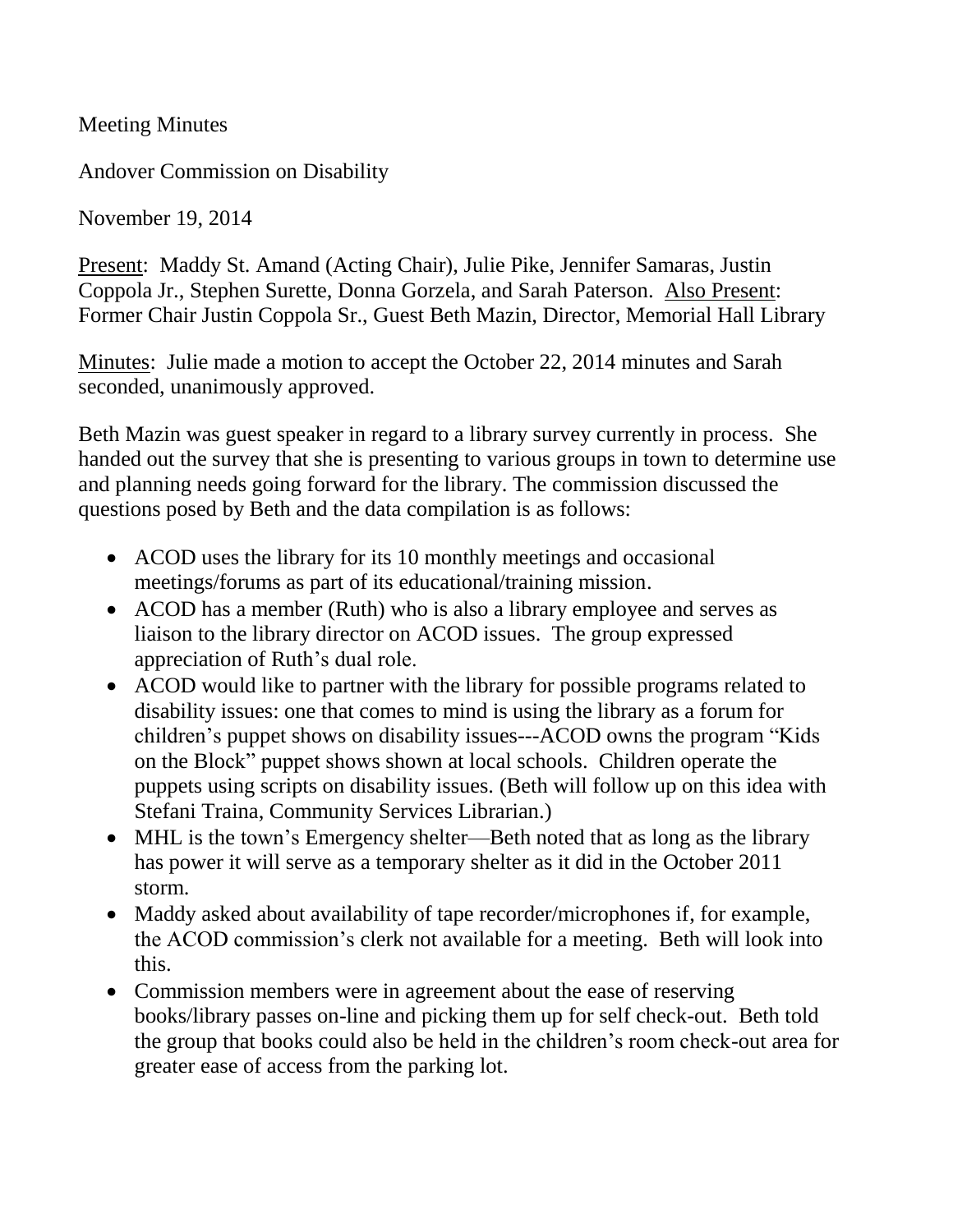- Discussion ensued about making it easier to register young children for programs who do not have email addresses.
- Ruth noted that it is difficult to close the automatic door which is in the vestibule off the parking lot-- as she has to reach behind her to shut the door. Discussion ensued about fixing this problem-- possibly with newer technology.
- Discussion ensued about possibly having designated parking spots for quick drop offs or pick ups at the library. Beth mentioned that new parking meters will replace the current ones. This program is under police jurisdiction.
- Beth agreed that some of the library entrances need better lighting, especially in the back parking lot.
- Maddy asked about whether materials related to disability could be suggested for purchase by a joint effort of a librarian and ACOD. This may also make sense as a category on the MHL web site.

## Old Business – Updates

**Bancroft School** - Justin Coppola, Sr. and Maddy met recently with Building Inspector Chris Clemente and discussed outstanding issues outlined in last months' minutes. The \$3M contingency fund is available until issues are resolved. The next step is a meeting and walk-through scheduled for after Thanksgiving. *Action Item Justin, Sr. will follow up with Ed Ataide and notify the members.*

**Spot checks** – Steve Surette noted that the Summer Street side of Washington Avenue now has curb cuts. Justin Sr. gave Steve recent photos of street signs which are situated in the middle of sidewalks for referral to the Highway Department. One of them is Hillcrest Street sign—off River Street.

## New Business

**Leadership: training and job description**—Maddy announced that after several years as Acting Chair of ACOD, she must regretfully step down from her position. She talked about how, since 1996, the commission has evolved and how the leadership has created a stable structure and credibility. As former Chairs, she and Justin strongly recommend that the position be revised to include two Co-Chairs due to the many responsibilities and the time needed to address them. A rough draft of the Chair's job description was e-mailed to the members earlier this month.